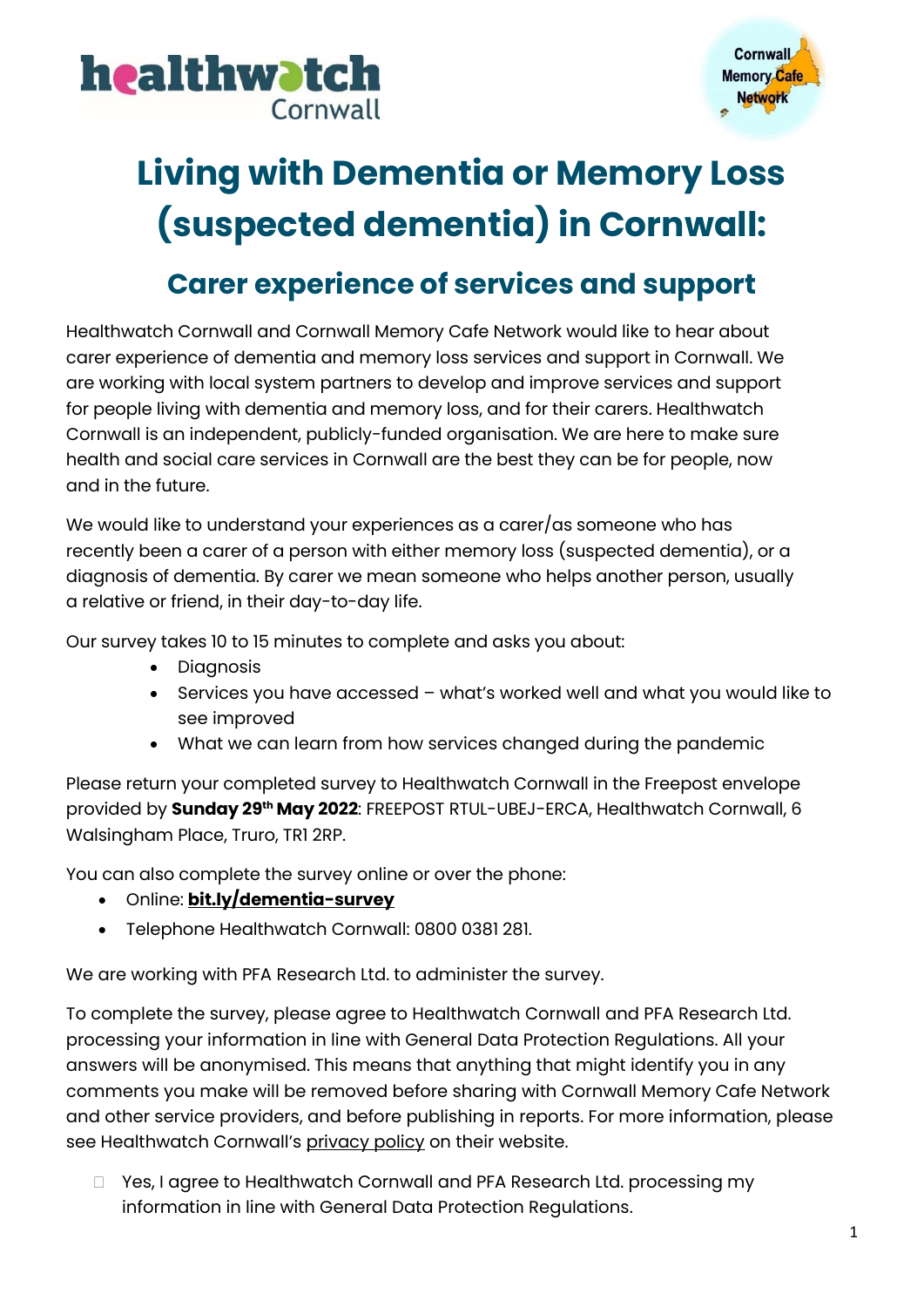# **About you and the person you care for:**

These questions help us to understand how carer experience differs depending on people's circumstances. If you look after or support more than one person living with dementia or memory loss, please provide details about the person **you currently provide the most support to or want to tell us about.** If you want to tell us about the experience of more than one person you care for, you can fill in more than one survey.

- 1. What is your age?
	- Under 15
	- $\Box$  16 to 17
	- □ 18 to 24
	- $\Box$  25 to 49
	- □ 50 to 64
	- □ 65 to 79
	- $\Box$  80+
	- $\Box$  Prefer not to say
- 2. How old is the person you care for?
	- D Under 65
	- $\Box$  65 to 74
	- Over 75
	- $\Box$  Prefer not to say

3. Your gender?

#### 4. Your postcode?

\_\_\_\_\_\_\_\_\_\_\_

- Male
- $\Box$  Female
- □ Non binary
- □ Other:
- $\Box$  Prefer not to say
- 5. Who do you care for?
	- □ Spouse/partner
	- Parent/Parent-in-law
	- Grandparent
	- **D** Other relative
	- **Friend or neighbour**
	- n Other
	- $\Box$  Prefer not to say

# **Diagnosis:**

Dementia is an umbrella term used to describe a range of progressive neurological disorders, that is, conditions affecting the brain. The term is used to describe common symptoms such as memory loss, confusion, and problems with speech and understanding that get worse over time.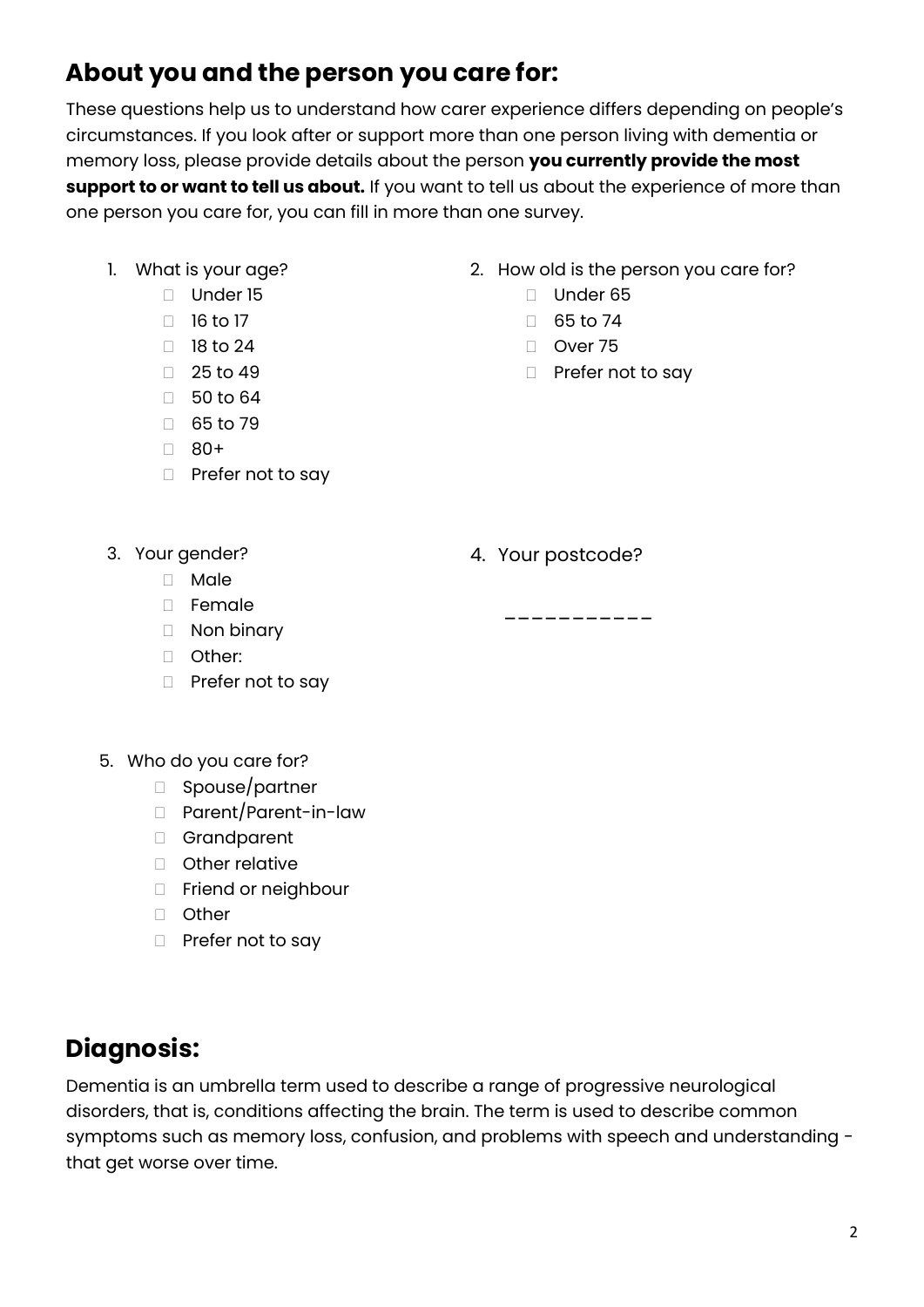6. Has the person you care for been diagnosed with dementia by a healthcare professional?

#### **Tick all that apply:**

- □ Yes, by a GP
- □ Yes, at a memory clinic or other specialist service for dementia
- $\Box$  Yes, at another healthcare setting (e.g. during a hospital stay)
- □ No, we have been referred for an assessment for dementia and are waiting for an appointment
- $\Box$  No, we are waiting for diagnosis following tests/assessments
- **No, we haven't yet talked to a GP or healthcare professional about our concerns \*(if you selected this response, please now answer Q6b)**
- Don't know
- $\Box$  Prefer not to say

#### **If you selected 'Yes'**

6a. How long did it take from first discussing this with a health care professional to receiving a diagnosis?

- □ Less than 3 months
- □ 3 to 6 months
- □ 6 months to one year
- More than 1 year
- □ Don't know

#### **If you selected 'No, we haven't yet talked to a GP or healthcare professional about our concerns', please answer 6b.**

#### **For all other responses, please go straight to Q7.**

6b. Can you tell us why you or the person you care for have not yet seen a GP or healthcare professional about their memory loss symptoms?

#### **Tick all that apply:**

- $\Box$  The person I care for is not concerned
- $\Box$  The person I care for does not want medical advice
- □ Our concerns are not urgent
- $\Box$  I/they are concerned about what a diagnosis might mean for them (i.e. fear of losing independence, ability to drive etc)
- $\Box$  I/they do not want to burden NHS
- $\Box$  It is difficult to get an appointment to see a GP/healthcare professional
- □ I cannot discuss the person I care for with their GP or healthcare professional due to patient confidentiality
- Other: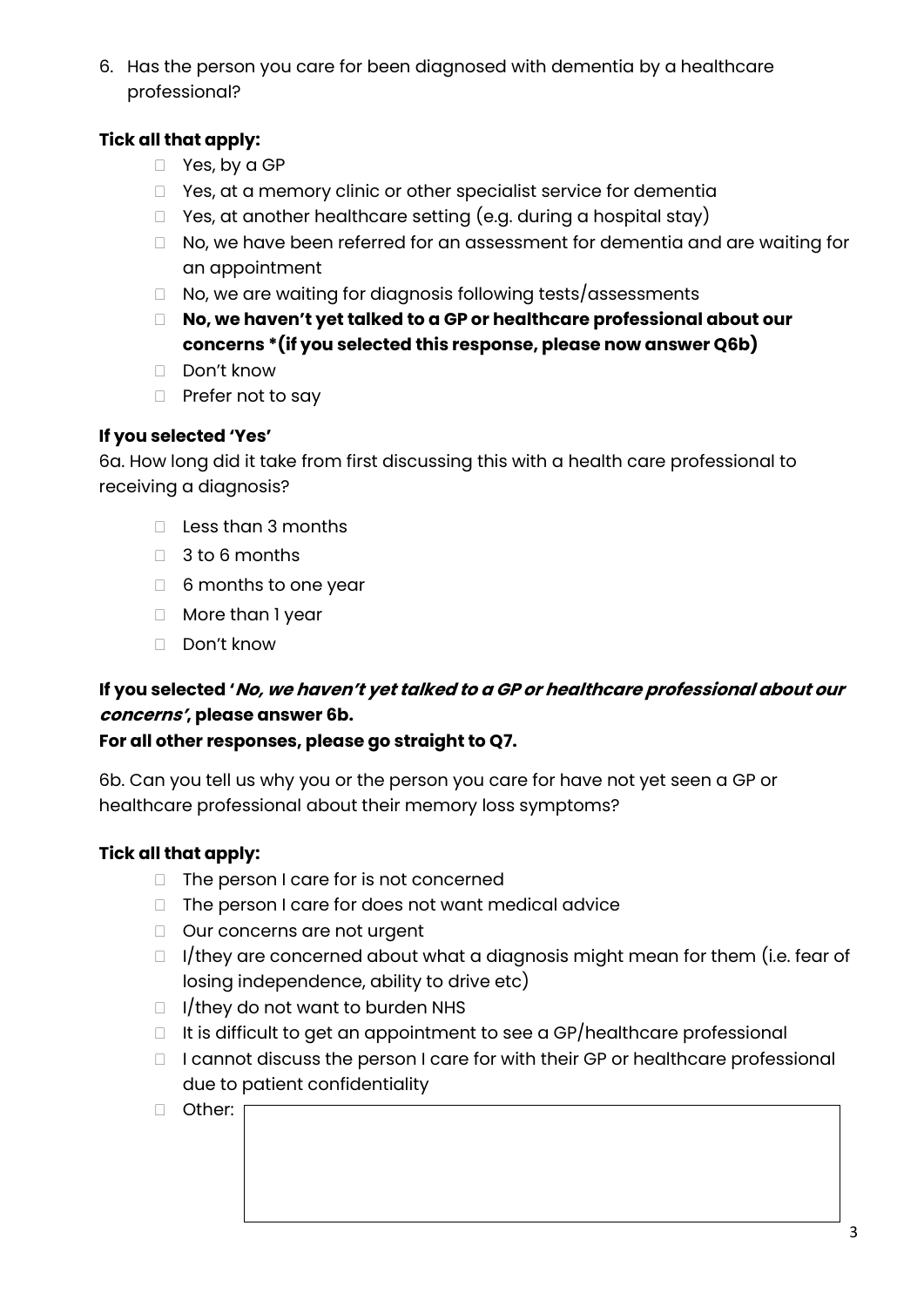### **Your experiences of services and accessing support:**

**Please note:** At the end of this survey, you will have space to tell us anything else you may wish to share about your experiences of services and support.

There is a wide range of health, social care and voluntary sector services which support carers and people living with dementia and memory loss in Cornwall. This may include your GP, memory services, specialist nurses, physiotherapy, occupational therapy, carer services and assessments, memory cafes, charities, and local support groups etc. You may have accessed them through your GP surgery, social care services, a hospital, in your own home or community, online or over the phone.

7. What has been **helpful** or **working well** for you and for the person you care for?

#### **Tick all that apply:**

- $\Box$  I have a phone number I can call for help and advice when I need it
- □ I am able to access the GP when I need to
- □ It has been easy to get help or advice when I need it
- □ lam able to see health care staff face-to-face when I need to
- $\Box$  I have a fast response when I ask for help or advice
- $\Box$  I am given the opportunity to take a break from my caring role
- $\Box$  The person that I care for has access to meaningful activities they enjoy
- $\Box$  I am able to go out with the person I care for to do the things we enjoy together
- □ Healthcare staff listen to me and understand our situation
- $\Box$  I get on well with key staff who support the person I care for
- $\Box$  I can help myself by looking up information and advice online
- $\Box$  I am able to meet with other carers and share experiences
- $\Box$  I have a supportive employer
- D Other: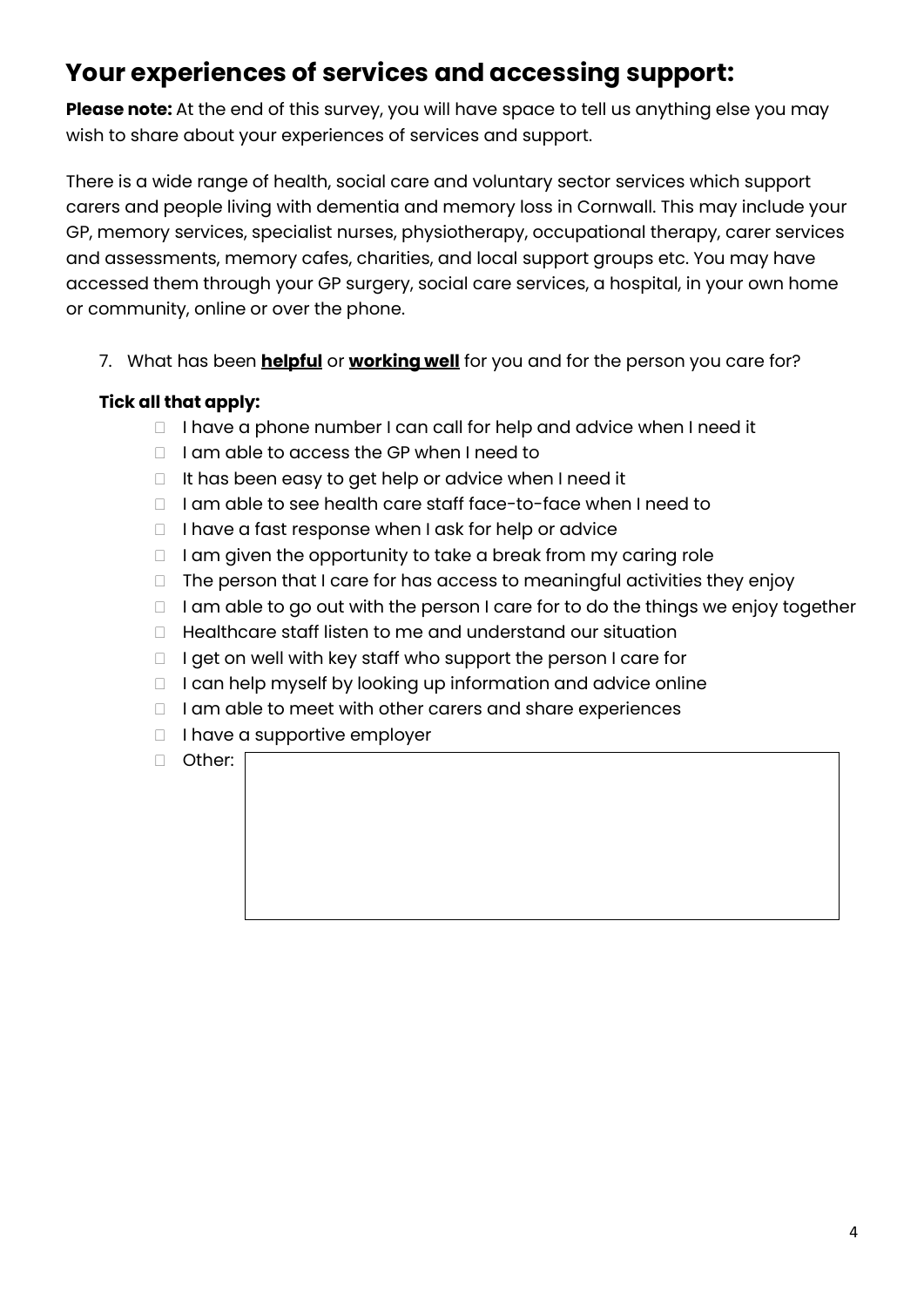8. Which **three** things would you **most** like to see improved in relation to services and support you have accessed?

Please pick your **top three** responses:

- $\Box$  To have a phone number I can call for help and advice when I need it
- $\Box$  Easier access to an appointment with a GP
- □ Support to access online GP consultations or online information services
- □ Easier access to help or advice when I need it
- □ To be able to see health and care staff face-to-face
- □ A faster response when I ask for help or advice
- $\Box$  More opportunities to take a break from my caring role
- $\Box$  For the person I care for to have more opportunities to access meaningful activities they enjoy
- $\Box$  More opportunities to go out with the person I care for to do things we enjoy together
- $\Box$  For health care staff to listen to me and understand our situation
- $\Box$  More continuity in health and care staff who visit the person I care for
- $\Box$  To be more involved in important decisions about the person I care for
- $\Box$  For my employer to be more accommodating / supportive of my caring role
- n Other:
- 9. Is there any additional information and advice that would help you in your caring role?

#### **Tick all that apply:**

I would like **more** information and advice on:

- $\Box$  The type of dementia the person I care for has and the changes to expect as the condition progresses
- $\Box$  Advice to support the person I am caring for to live well and keep them safe
- □ Advice on how to communicate with the person I care for
- $\Box$  How to recognise and what to do if the person I am caring for has unsettled behaviour
- $\Box$  Local services and support groups available
- Dementia friendly activities we can engage in
- $\Box$  Financial affairs, such as lasting power of attorney
- □ Advance care planning and planning for end of life
- □ Medical matters, such as medication and other physical health needs
- Dealing with incontinence
- □ Supporting mobility issues
- □ How to access funded care and eligibility for financial support
- □ Finding a care home
- □ Other: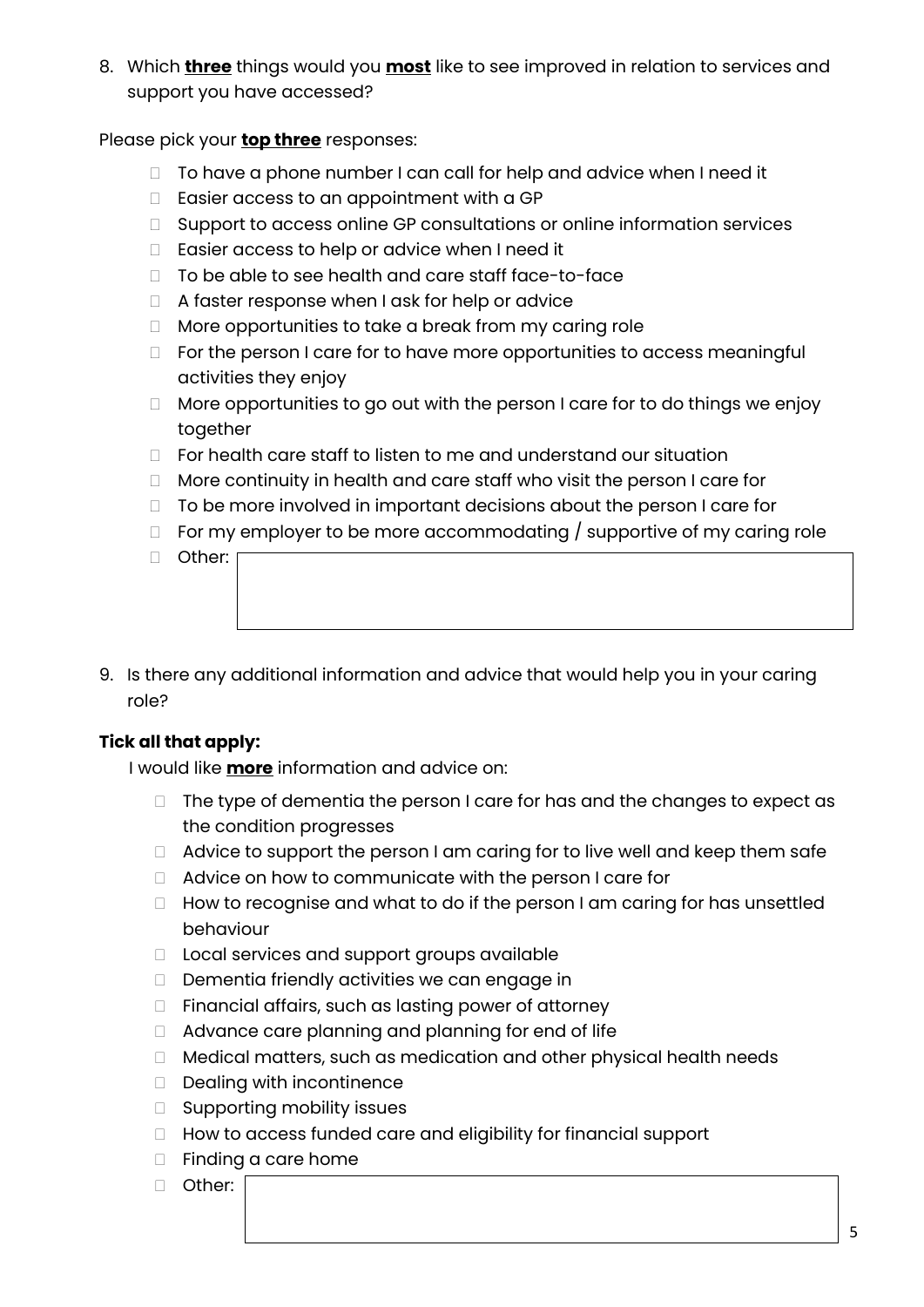10. What **additional** support or **new** service would help you and the person you care for live well with dementia or memory loss?

11. Do health and social services know about your caring responsibilities and identify you as a carer?

#### **Tick all that apply:**

- □ Yes, I have had a formal carers assessment by my local council or carers service **over the phone**
- Yes, I have had a formal carers assessment by my local council or carers service **in person**
- □ Yes, I am recognised by my GP as a carer
- $\Box$  Yes, I am on the carers register (i.e. registered as a carer on my medical records)
- □ Yes, I was identified as a priority to receive the COVID vaccination due to my caring role
- $\Box$  No
- □ Don't know
- □ Other: (e.g. I am not the main carer)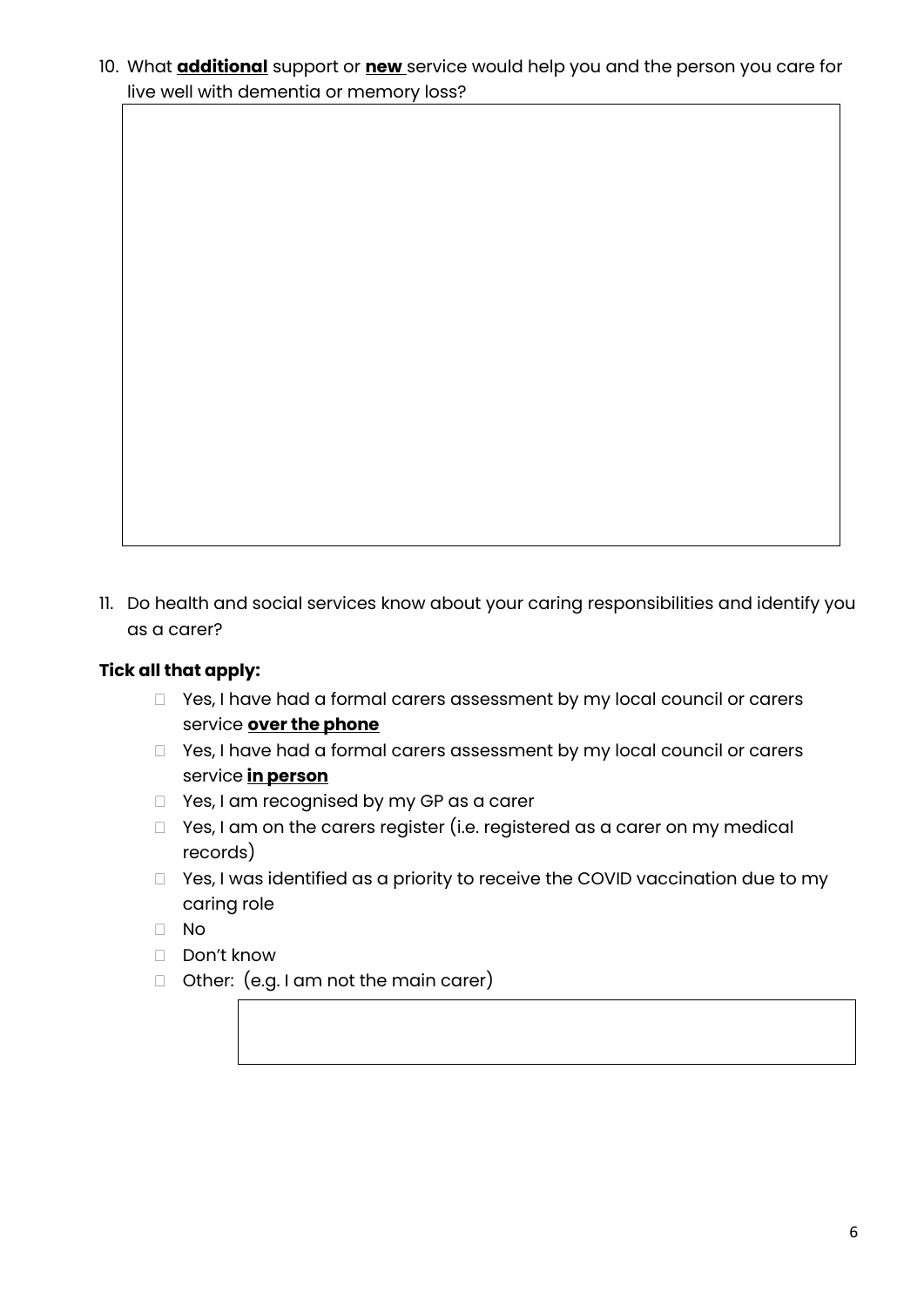- 12. When accessing services and support, have you been given the opportunity to discuss what matters most to you and the person you care for, in managing their health and wellbeing?
	- Always
	- □ More often than not
	- $\Box$  To some extent
	- □ Not at all
	- $\Box$  Not relevant / another person who helps care for the person was involved
- 13. Were you involved as much as you wanted to be in decisions being made about the person you care for and in planning the care and support you/they may need?
	- Always
	- □ More often than not
	- □ To some extent
	- □ Not at all
	- $\Box$  Not relevant / another person who helps care for the person was involved

### **Your experience of changes to services during the pandemic:**

We know there has been a significant, ongoing impact of social restrictions and staffing pressures on health and care services because of the pandemic, which has directly affected people living with dementia and memory loss, and their carers.

We are interested to know if there have been any **positive changes** to service provision, that we can build on for the future. For example, there have been changes to the way health care and support is delivered, such as online and telephone consultations; increased use of video technology for social groups; and local community innovations.

- 14. What **positive** changes to services and support during the pandemic have helped you and the person you care for, that you would like to see continue?
	- D Telephone consultations
	- Video consultations
	- □ Online social group
	- □ Online information and advice
	- □ New local community organisations
	- D New services
	- D Other:

#### Please provide details: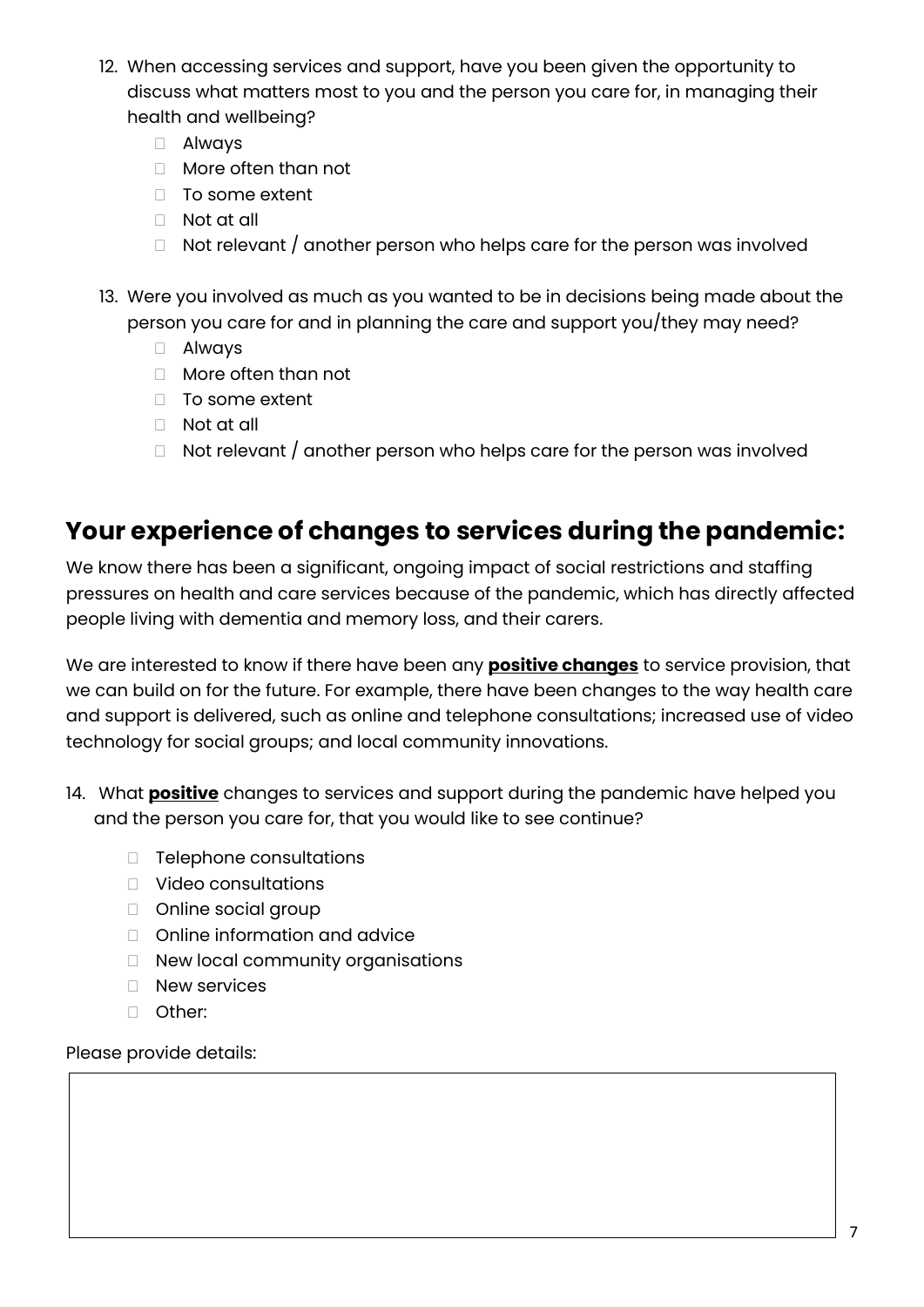- 15. Please use **three words** to describe your overall experience of dementia and memory loss services and support in Cornwall.
- 16. Please use this space to tell us anything else you wish to share about your experiences of dementia or memory loss services and support in Cornwall.

*(Please continue on a separate sheet if you need more space.)*

### **Can we contact you again?**

We are interviewing a small number of carers to ask about their experiences in more detail. We may also hold some group discussions with other carers to discuss people's views and improvements to services:

• Are you happy to talk with us in more detail about your experiences? This could be over the phone, in person, or by video link.

#### **Tick all that you are interested in taking part in:**

- No, thanks
- $\Box$  Yes, an interview over the phone, in person or by video link
- □ Yes, a group discussion online via video link
- □ Yes, a group discussion in person

Please provide your contact details if you are happy to be contacted about this (you can change your mind at any time):

| Name |  |  |  |
|------|--|--|--|
|      |  |  |  |
|      |  |  |  |

Phone number: \_\_\_\_\_\_\_\_\_\_\_\_\_\_\_\_\_\_\_\_\_\_\_\_\_\_\_\_\_\_\_\_\_\_\_\_\_\_\_\_\_\_\_\_\_\_

Email address if possible (we would always arrange a suitable time to talk with you):

\_\_\_\_\_\_\_\_\_\_\_\_\_\_\_\_\_\_\_\_\_\_\_\_\_\_\_\_\_\_\_\_\_\_\_\_\_\_\_\_\_\_\_\_\_\_\_\_\_\_\_\_\_\_\_\_\_\_\_\_\_\_\_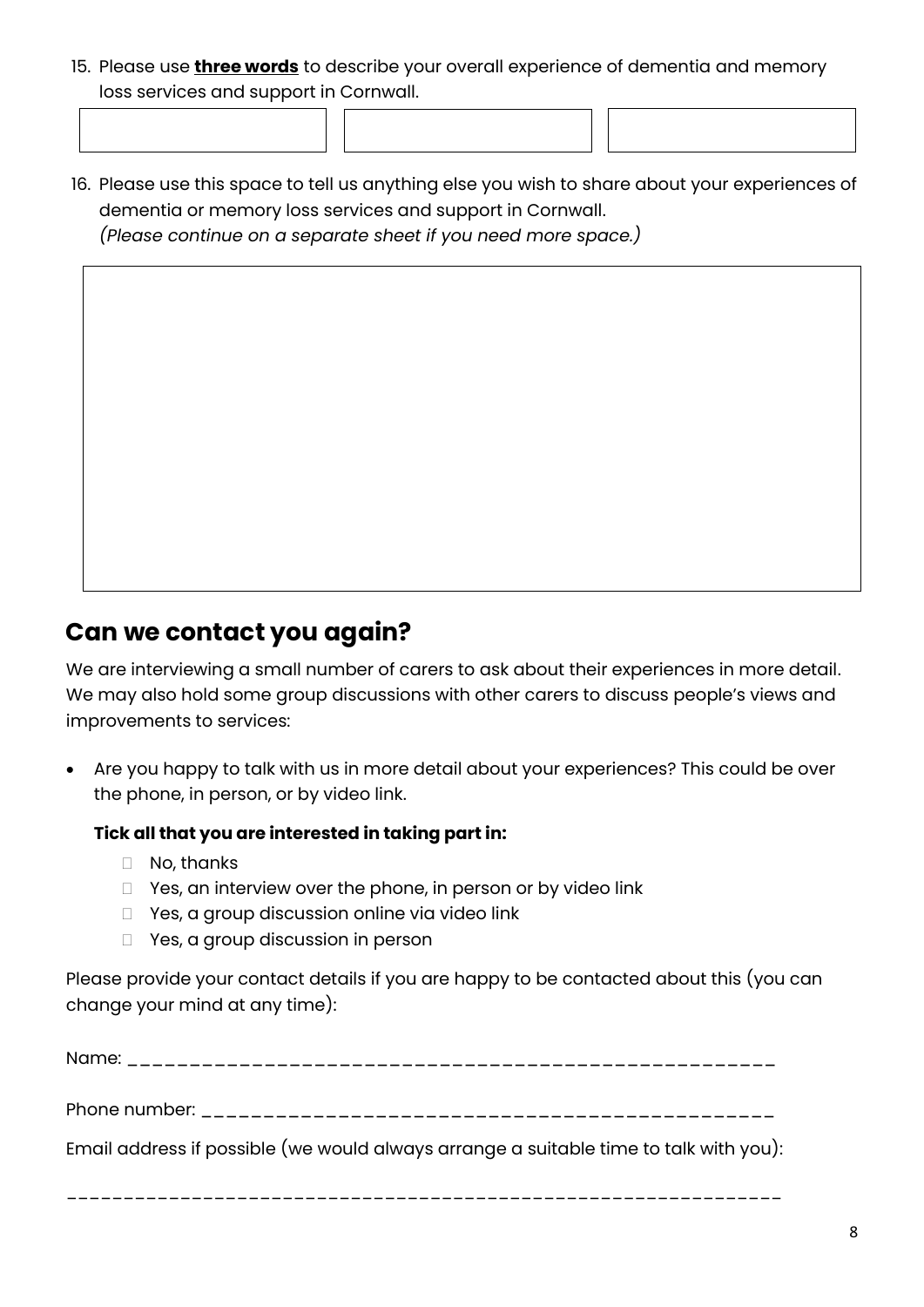#### **Thank you so much for completing the main body of the survey.**

#### **The last few questions are about you. They help us to understand how people's experiences differ depending on their circumstances and characteristics. They are optional.**

- 17. How would you describe your ethnicity?
	- □ White: British / English / Northern Irish / Scottish / Welsh
	- White: Cornish
	- White: Irish
	- □ White: Gypsy, Traveller or Irish Traveller
	- □ White: Roma
	- **Any other White**
	- Arab
	- □ Asian / Asian British: Bangladeshi
	- □ Asian / Asian British: Chinese
	- □ Asian / Asian British: Indian
	- Asian / Asian British: Pakistani
	- □ Any other Asian / Asian British
	- □ Black / Black British: African
	- □ Black / Black British: Caribbean
	- □ Any other Black / Black British
	- $\Box$  Mixed / Multiple ethnic groups: Asian and White
	- □ Mixed / Multiple ethnic groups: Black African and White
	- □ Mixed / Multiple ethnic groups: Black Caribbean and White
	- $\Box$  Any other Mixed / multiple ethnic groups
	- □ Any other ethnic group
	- **Prefer not to say**
- 18. How would you describe your Sexual Orientation?
	- □ Heterosexual/Straight
	- Gay man
	- □ Lesbian/Gay woman
	- Bisexual
	- Pansexual
	- Asexual
	- Other
	- $\Box$  Prefer not to say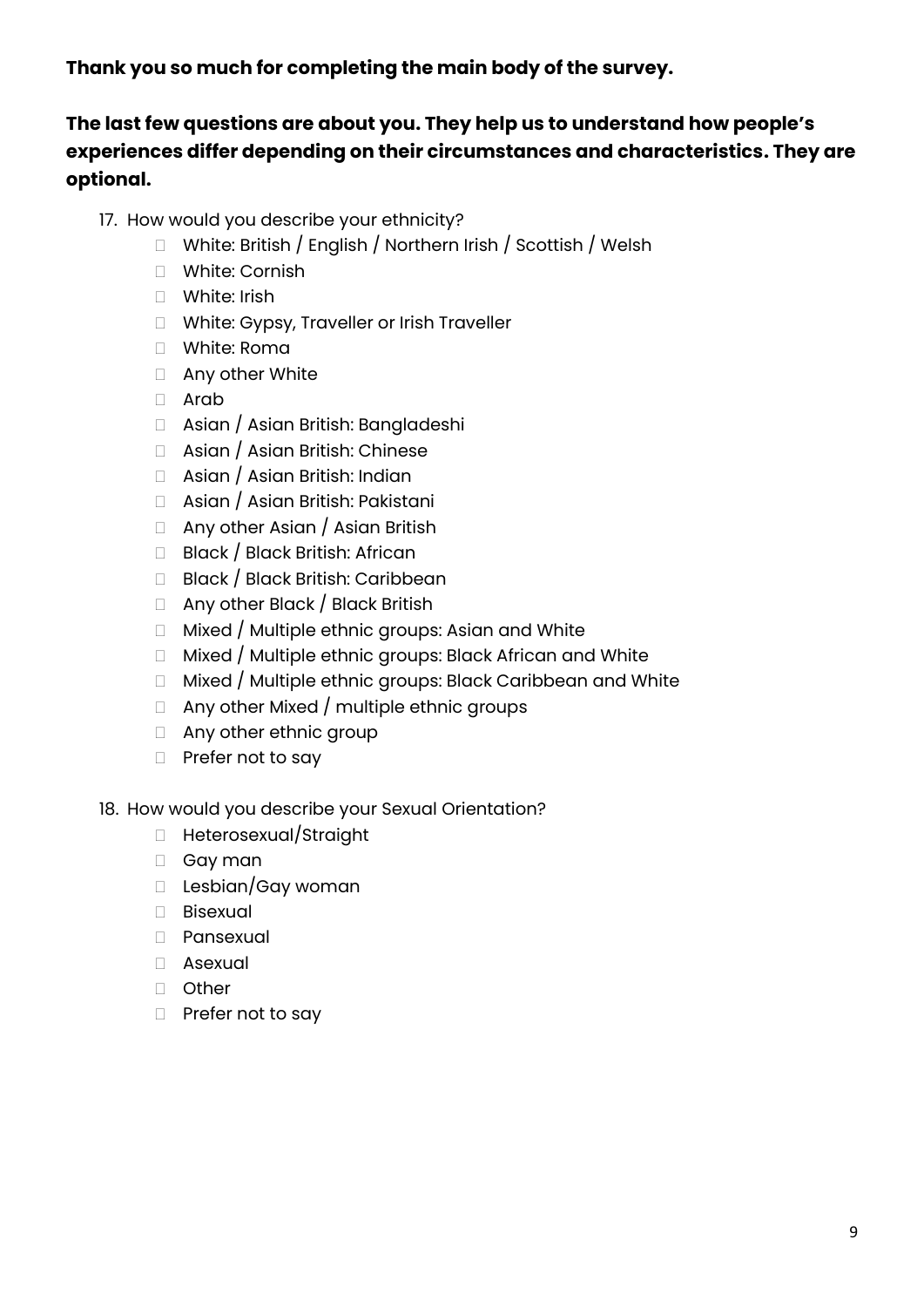19. Do you have other caring responsibilities?

#### **Tick all that apply:**

- $\Box$  No
- □ Yes, I have children
- □ Yes, I care for other relatives / friends
- □ Yes, I care for people in my work
- □ Other (please specify):
- 20. Are your day-to-day activities limited because of a health problem or disability which has lasted, or is expected to last, at least 12 months (include any problems related to old age)?
	- No
	- □ Yes, limited a little
	- □ Yes, limited a lot
	- $\Box$  Prefer not to sav

If Yes, please indicate your disability:

- □ Vision (e.g. due to blindness or partial sight)
- $\Box$  Hearing (e.g. due to deafness or partial hearing)
- □ Mobility, such as difficulty walking short distances, climbing stairs, lifting and carrying objects
- □ Learning or concentrating or remembering
- □ Mental Health
- □ Stamina or breathing difficulty
- □ Social, behavioural or communication (e.g. due to neuro diverse conditions such as Autism, Attention Deficit Disorder or Asperger's Syndrome)
- Other impairment (specify)
- $\Box$  Prefer not to say
- 21. Which of these statements describe your work situation?
	- $\Box$  I am in full-time paid work
	- $\Box$  I am in part-time paid work (working 30 hours or less)
	- $\Box$  I look after the home full-time
	- $\Box$  I am fully retired from paid work
	- $\Box$  I have a long-term illness or disability that prevents me from having paid work
	- $\Box$  I am unable to work due to caring responsibilities
	- □ I am currently unemployed
	- □ I am in full-time education
	- □ I am in part-time education
	- □ Other
	- $\Box$  Prefer not to say